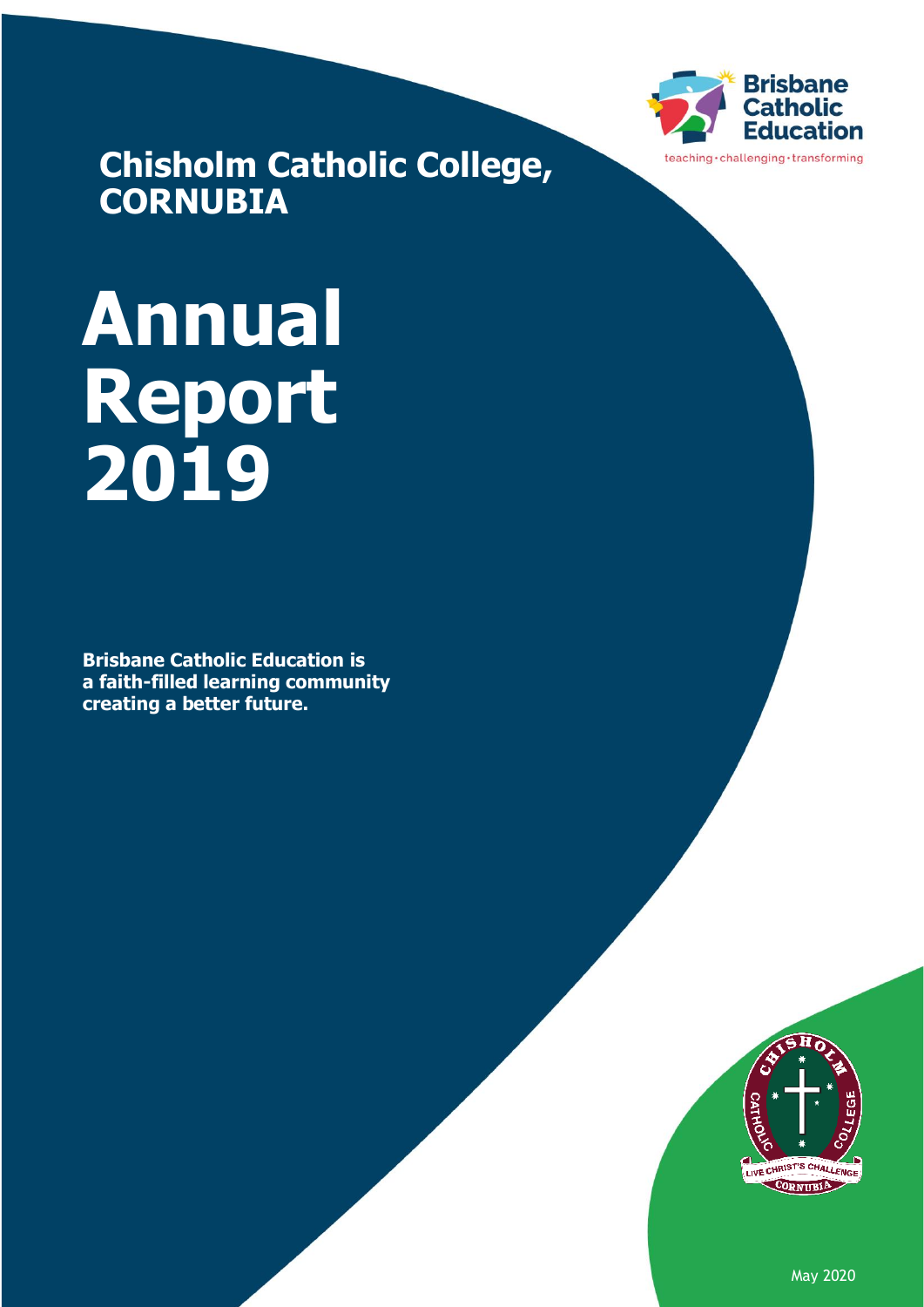# Contact information

| <b>School</b>         | Chisholm Catholic College                    |  |
|-----------------------|----------------------------------------------|--|
| <b>Postal address</b> | 204 California Creek Rd, CORNUBIA, QLD, 4130 |  |
| <b>Phone</b>          | (07) 3209 0700                               |  |
| Email                 | scornubia@bne.catholic.edu.au                |  |
| School website        | www.chisholm.qld.edu.au                      |  |
| <b>Contact Person</b> | Damian Bottaccio - Principal                 |  |

# **Principal's foreword**

The 2019 Annual Report presents information for reporting requirements and informs the wider community of our school's operations and achievements through the year. The report includes information on the school's profile, curriculum delivery, social climate, school funding, workforce composition and student performance.

### **School progress towards its goals in 2019**

Our efforts to improve writing have been very pleasing. The goal set was quite lofty in that we sought to have 95% of students exhibit, on at least one occasion, their level of competence in writing. This was attained across all year levels.

Whilst we have indicated Not Achieved for embedding RSE within the HPE Curriculum, there was much progress towards being confident that this was present. Trial implementation within some year levels and units allowed our staff to confidently track an understanding of the elements of RSE.

The College's efforts to improve numeracy continues. The LAF Levels were used in 2019 to reflect positive growth in student competence and confidence. However, the measurement was quite challenging and though many students demonstrated the progression of 2 LAF Levels, we did not attain the 80% identified. Nonetheless, there was significant progress made.

In 2019, we reflected on the presence of the 8 Effective Classroom Practices and Responses, developing a stronger appreciation for Positive Behaviour for Learning. In reality, much of the year was about future planning, reviewing current and possible practices and processes, and adjustments made to the Student Behaviour Support Plan. A draft of the Student Behaviour Matrix was formed as part of this.

We continue to refine the quality of educational opportunities available to students. 2019 saw the commencement of the new Senior QCE Processes for Year 11 and the final year of OP Scores for Year 12. Our emphasis on ensuring that all students completed formal schooling with their QCE resulted in achieving almost 100%. Further, a significant number of students exited the College with a minimum of a Certificate II. OP results were the strongest we had seen in recent years.

Our staff committed to NCCD requirements, developing skills with regards to differentiation. This will continue to be a focus as we seek to support all students.

Student Leadership and Voice was reviewed. Phased improvements commenced in 2019, seeking to enhance: the way in which student leaders are formed, the selection process and how Student Voice was responded to.

In 2019, continued effort was made to respond to improving student attendance. Processes were reviewed, particularly with regards to families applying for leave, all aiming at increasing attendance to a very high 95%. Communication with students and families was sustained throughout the year, as well as proactively recognising student success for positive attendance all resulted in improved outcomes. Whilst we did not attain the goal, there was significant improvement on prior years.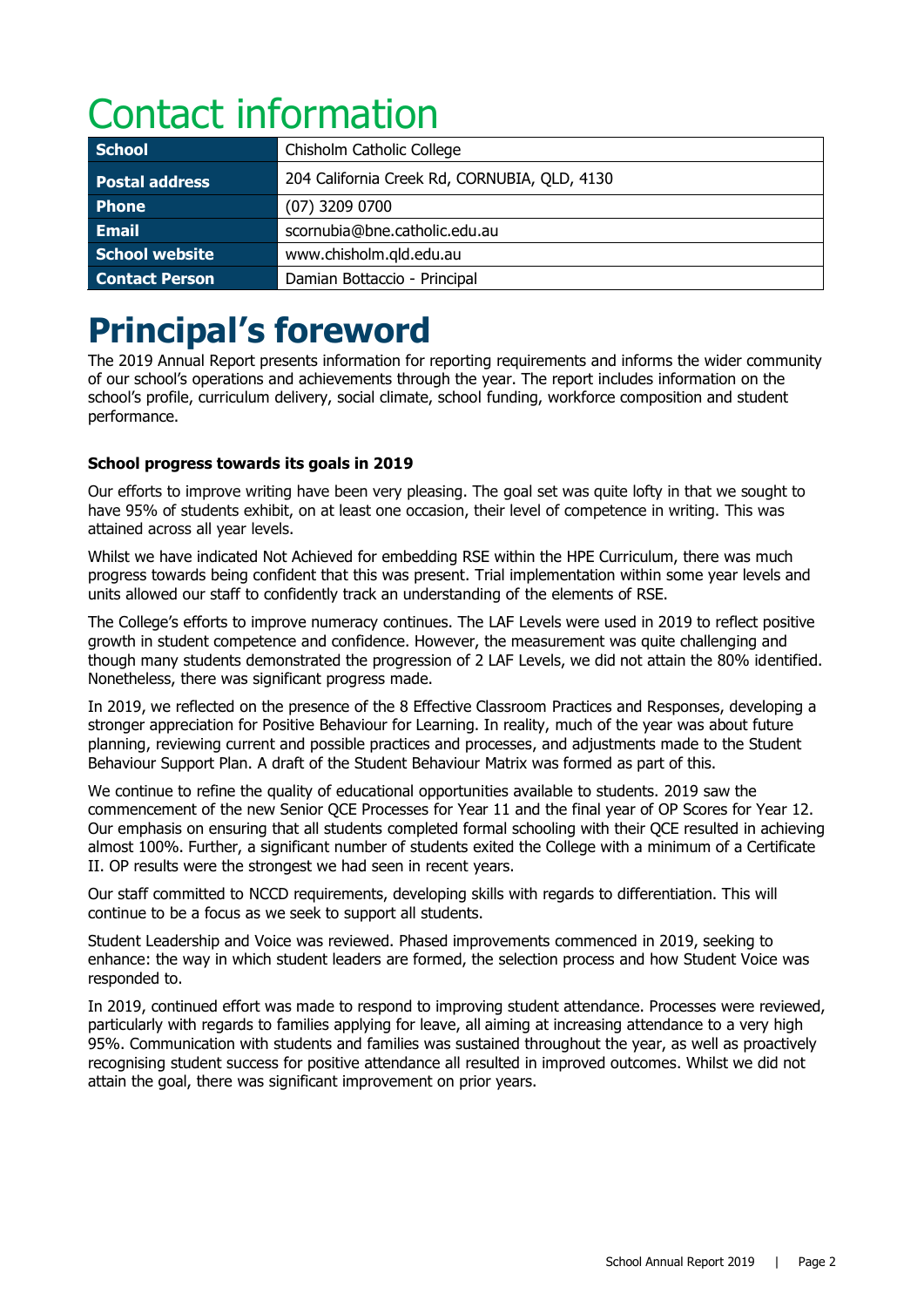| <b>Goal</b>                                                                                                                         | <b>Progress</b> |
|-------------------------------------------------------------------------------------------------------------------------------------|-----------------|
| Ensure that our College Mission, Vision and Values are visible and identifiable<br>within the College, particularly College events. | In Progress     |
| Implement Relationships and Sexuality Education.                                                                                    | In Progress     |
| Embedding Catholic Perspectives within core curriculum areas.                                                                       | Not Achieved    |
| Promote staff spirituality and wellbeing through deepening our Catholic<br>Identity.                                                | In Progress     |
| By the end of 2019, 95% or more of students in Years 7 - 10 will achieve at<br>least 20/24 on the Writing Analysis Tool.            | Achieved        |
| Formulate a plan for the delivery of the RSE program by embedding Catholic<br>perspectives across the HPE curriculum.               | Not Achieved    |
| By the end of 2019, 80% of students in Years 7 and 8 will show an<br>improvement of 2 LAF levels in Numeracy.                       | Not Achieved    |
| All (100%) students leave CCC with their QCE or a VET Qualification.                                                                | Achieved        |
| Implementation of Engage for NCCD recording requirements and staff/parent<br>communication log.                                     | Achieved        |
| Embed the effective classroom practices (PB4L) into every lesson.                                                                   | Not Achieved    |
| Develop and implement a professional learning plan.                                                                                 | Achieved        |
| Improve the College's approach to implementing the digital capabilities<br>provided by ACARA.                                       | In Progress     |
| Improve student attendance level to 95%-100%.                                                                                       | Not Achieved    |
| Develop a Master Plan, informed by the publishing of an updated Community<br>Report.                                                | In Progress     |

### **Future outlook**

The explicit improvement agenda for 2020 will focus on gaining improvements in:

In light of the success with writing in 2019, 2020 will seek to achieve consistency in students attaining the benchmark for writing across a variety of subjects and writing styles. This is a significant challenge as it will require that students demonstrate their capability and skill with differing contexts. The choice of goal will also identify where we are at with regards to writing/literacy across the College – is the teaching and learning equally consistent?

Numeracy will continue to be a focus; however, a more accurate measurement of progress will be used to benchmark progress. The use of PAT-M reflects student growth visibly and aligns with general progress within classes. The NuMa project will be reinforced through the presence of coaches and greater work on building teaching capacity in planning and lesson delivery.

The 8 Effective Classroom Practices and Responses will form a significant goal for 2020. This is a natural progression from 2019, seeking to clarify what Positive Behaviour for Learning truly looks like within our College. Further, the emphasis on the 8 Effective Classroom Practices and Responses also forms an opportunity to review and reaffirm the College's approaches to teaching and learning and Model of Pedagogy.

The embedding of Catholic Perspectives within the curriculum will also be a significant focus.

Modifications to the timetable, will allow for a reflection on the whole curriculum, particularly in Years 7-10. This will provide an opportunity to consider SET Planning processes and their effectiveness, as well as consideration to a similar approach to the Middle Years Subject Selection processes. Further, an opportunity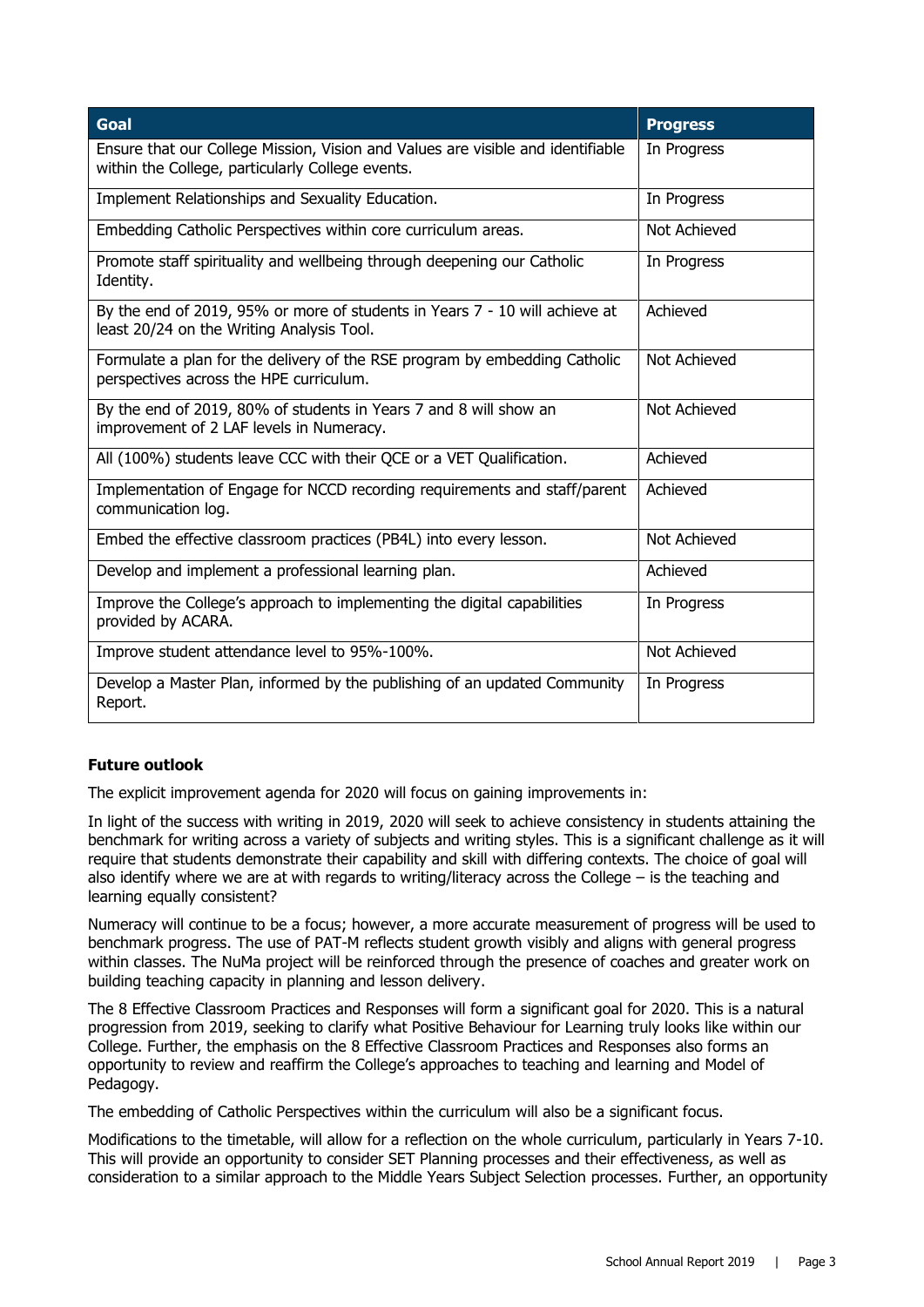to modify the effectiveness of personal development/'life skills' lessons through the introduction of STRETCH across all year levels.

As a Catholic Dialogue School, we continue to find ways to incorporate the College's Charism into our celebrations, events and communication, and into staff PD.

2019 provided an opportunity to reflect on the College's energy management and consumption, undertaking the Energy Reduction and Management Plan (ERaMP) supported by Brisbane Catholic Education. The outcome of this will see the formation of new College Master Plan and a Laudato Si Action Plan in 2020.

Student attendance will again be a focus as we continue to seek excellence for all students.

# **Our school at a glance**

# **School profile**

Chisholm Catholic College is a Secondary Catholic College administered through Brisbane Catholic Education.

**Coeducational or single sex:** Coeducational **Year levels offered in 2019:** Secondary

**Student enrolments for this school:**

|      | <b>Total</b> | <b>Girls</b> | <b>Boys</b> | <b>Aboriginal and</b><br><b>Torres Strait</b><br><b>Islander</b><br>students |
|------|--------------|--------------|-------------|------------------------------------------------------------------------------|
| 2019 | 873          | 410          | 463         | 10                                                                           |

Student counts are based on the Census (August) enrolment collection.

# **Characteristics of the student body**

Chisholm Catholic College is an inclusive school with a holistic approach that draws a range of students with varied backgrounds, abilities and pathways. The majority of the students live within 5 kilometres of the campus. The College draws from all Catholic primary schools in the area, St Matthews (Cornubia), St Edward the Confessor (Daisy Hill), St Peter's (Rochedale), and local State Primary schools – including Mt Cotton, Carbrook and Kimberly Park.

At Chisholm Catholic College much is done at induction in Year 7 to familiarise students with our practices, the ethos and Charism of the College and school policies and procedures. The College has a Vertical Pastoral Care Structure, that assists our students to be active members of our community at any age. The College had 10 Indigenous students with all of these students identifying as Aboriginal but not Torres Strait Islander.

# **Curriculum delivery**

### **Approach to curriculum delivery**

Chisholm Catholic College offers both academic and Vocational Education pathways for students.

Our Middle School Curriculum aligns with the Australian Curriculum, with the model for teaching and learning based on Visible Learning. The Middle School Curriculum is also designed to prepare students for the pathways offered in the senior school.

Our Year 11 and 12 students access learning from a diverse range of QCAA Authority and Authority Registered subjects. We also offer a strong alternative pathway either internally or in partnership with external providers with our students able to undertake Certificate II and III Courses, as well as university subjects as part of student selection. The flexibility of school timetabling arrangements allows students to access School-based Apprenticeships and Traineeships, TAFE in Schools and University programs.

The elective offerings at Chisholm Catholic College are dictated by students' choices and vary from year to year and cohort to cohort.

We offer a wide range of competitions and clubs in which students can be involved, in order to cater for all learning needs.

Our Sports Academy has an academic component and students in the Academy are expected to do their best academically and pastorally.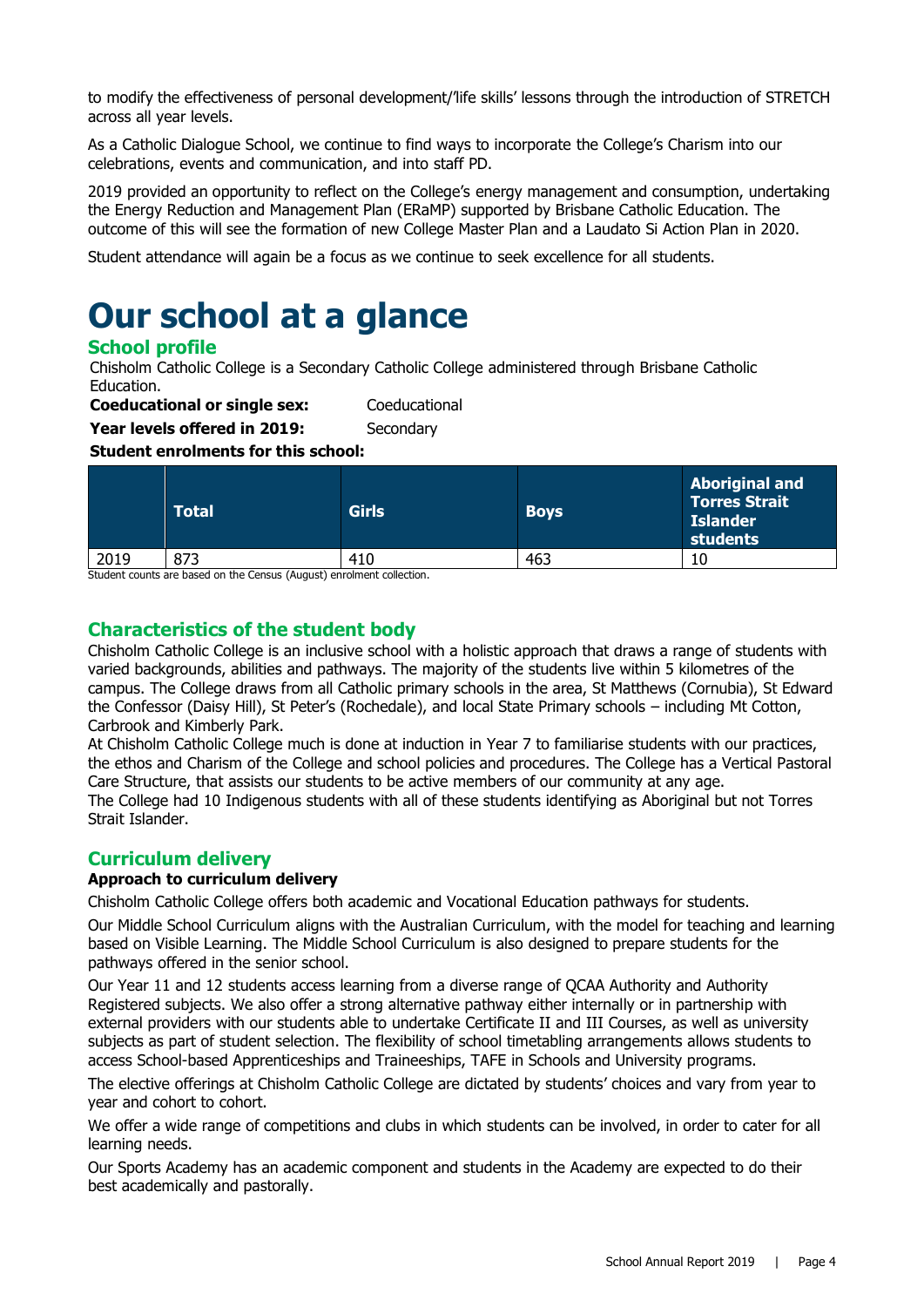### **Co-curricular activities**

Co-curricular offerings are available across the College and cover a diverse array of academic, sporting and cultural pursuits.

The Library offers Book Clubs, Kids Lit Quiz, Reader's Cup, Somerset Writers Festival and the Brisbane Writer's Festival to the students. The College has an e-STEAM Academy which is engaged in a variety of activities, both internally and externally organised. Further, a program for Talented and Gifted Students (Fastrack) exists so as to extend learners in the Middle Years. Every two years the College takes students to Queenstown, NZ to ski and we also take students to Japan every alternate year. The Sports Academy comprises the sports Netball, Rugby League, Soccer and Basketball, and offers first class coaching and competition for students. Our students participate in Social Justice activities with Rosies, Liberation Letters and St Paul's Tutoring. The Performing Arts offers a Dance Eisteddfod Team, Dance Troupe, College Play and Musical, Rock Band, Drumline, Strings, Vocal and Jazz Ensembles.

### **How information and communication technologies are used to assist learning**

All students are provided a device with a cycle of updating every 3 years; this ensures that the quality and longevity of the device does not inhibit learning. Support is also readily available through the Library, with an IT Officer available to assist with any concerns. This is further enhanced by a level of insurance to protect the student device should anything untoward occur. All classrooms and buildings provide wireless connectivity and are equipped with either a data projector or panel. Teaching staff have embraced Office 365 applications for use in the classroom, particularly OneNote and Teams. This will continue to be a focus into the future as a consistent platform for online learning. Chisholm Plus+ is a platform unique to Chisholm Catholic College, providing staff, students and parents with information to assist with learning and communication. For example, homework can be submitted via this platform, communicating to both the student and parent of the requirements. Enhancements to Chisholm Plus+ are made as a result of feedback provided.

### **Social climate**

### **Overview**

The College prides itself in its Pastoral Care of students and the strong Pastoral Care Program that is timetabled as 1 lesson per week. The Pastoral Care program is tailored for the developmental needs of each year group and is delivered in lessons that promote individual attention to student questions and issues. Chisholm Catholic College is proud to be a registered school against Bullying and Violence and we celebrate the National Day of Action Against Bullying and Violence each year through a range of activities and promotions. We encourage year levels to interact with each other and rely heavily on our student leaders to be "go to" people for our students who may be feeling unsafe. Students support each other and report acts of anti-social behaviour via the Chisholm Watchbox. This is an online resource where student anonymity is guaranteed, and the school can promptly and effectively respond to bullying and violence (in accordance with our Anti-bullying Policy). The College is a calm and happy place. Students come from a variety of backgrounds and support is offered in a range of areas to ensure young people fit in, no matter what their particular strengths may be. Some are very gifted at sport, others with regard to academic progress, others in the arts or other cultural pursuits. For those students who have difficulty feeling comfortable at school, our College Counsellor works closely with parents, staff and the community to ensure that these students can also find their place at Chisholm Catholic College. The College welcome other faiths. We are explicitly Catholic in our observances and traditions, but respect and dialogue with other faiths.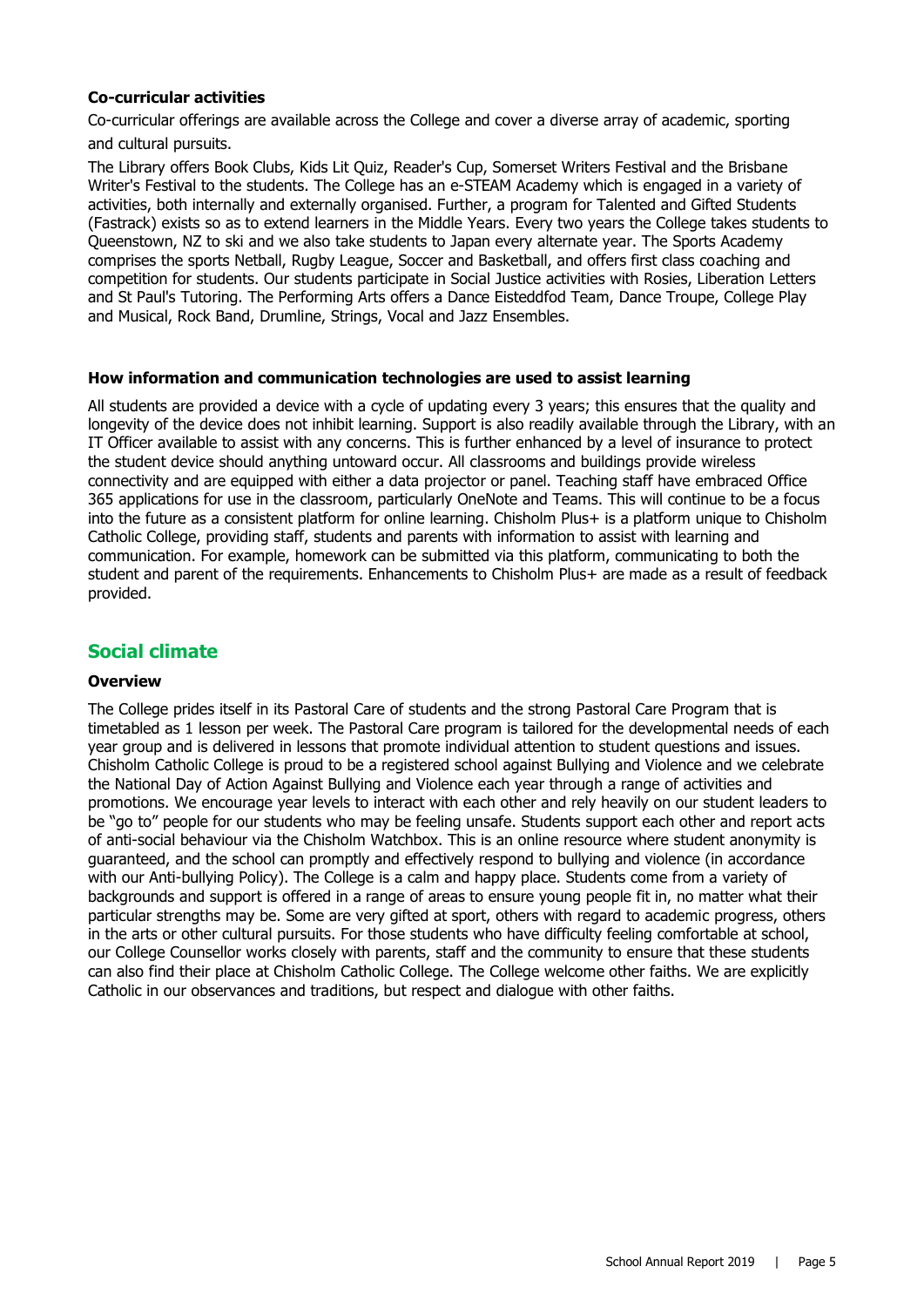# **BCE Listens Survey - Parent satisfaction**

| <b>Performance measure</b>                                                                                           |       |
|----------------------------------------------------------------------------------------------------------------------|-------|
| Percentage of parents/carers who agree# that:                                                                        | 2018  |
| This school helps my child to develop their relationship with God                                                    | 86.8% |
| My child is encouraged to participate in spiritual and religious activities and<br>projects outside of the classroom | 82.4% |
| Religious Education at this school is comprehensive and engaging                                                     | 89.8% |
| I see school staff practising the values and beliefs of the school                                                   | 89.4% |
| This school looks for ways to improve                                                                                | 91.0% |
| The school is well managed                                                                                           | 91.2% |
| My child is making good progress at this school                                                                      | 89.7% |
| This school is a safe place for my child                                                                             | 97.0% |
| This school helps students respect the needs of others                                                               | 89.4% |
| Teachers and staff are caring and supportive                                                                         | 95.4% |
| Teachers at this school expect my child to do their best                                                             | 93.0% |
| Teachers and staff relate to students as individuals                                                                 | 93.9% |
| The teachers help my child to be responsible for their own learning                                                  | 87.1% |
| My child is motivated to learn at this school                                                                        | 85.7% |
| I can talk to my child's teachers about my concerns                                                                  | 89.4% |
| This school offers me opportunities to get involved in my child's education                                          | 84.8% |
| My child's learning needs are being met at this school                                                               | 84.1% |
| I am happy with my decision to send my child to this school                                                          | 88.1% |

# **BCE Listens Survey - Student satisfaction**

| <b>Performance measure</b>                                                                                                      |       |
|---------------------------------------------------------------------------------------------------------------------------------|-------|
| Percentage of students who agree* that:                                                                                         | 2018  |
| At my school, I can express my beliefs                                                                                          | 65.7% |
| My school encourages all students to participate in spiritual and religious activities and<br>projects outside of the classroom | 82.1% |
| Religious Education at my school is interesting and engaging                                                                    | 36.4% |
| I see school staff practising the values and beliefs of my school                                                               | 68.6% |
| My school looks for ways to improve                                                                                             | 76.2% |
| Students at my school are encouraged to voice their concerns or complaints                                                      | 74.5% |
| Teachers treat students fairly at my school                                                                                     | 65.4% |
| Teachers recognise my efforts at school                                                                                         | 73.4% |
| I feel safe at school                                                                                                           | 82.7% |
| My school helps me to respect the needs of others                                                                               | 87.9% |
| I am happy to be at my school                                                                                                   | 73.5% |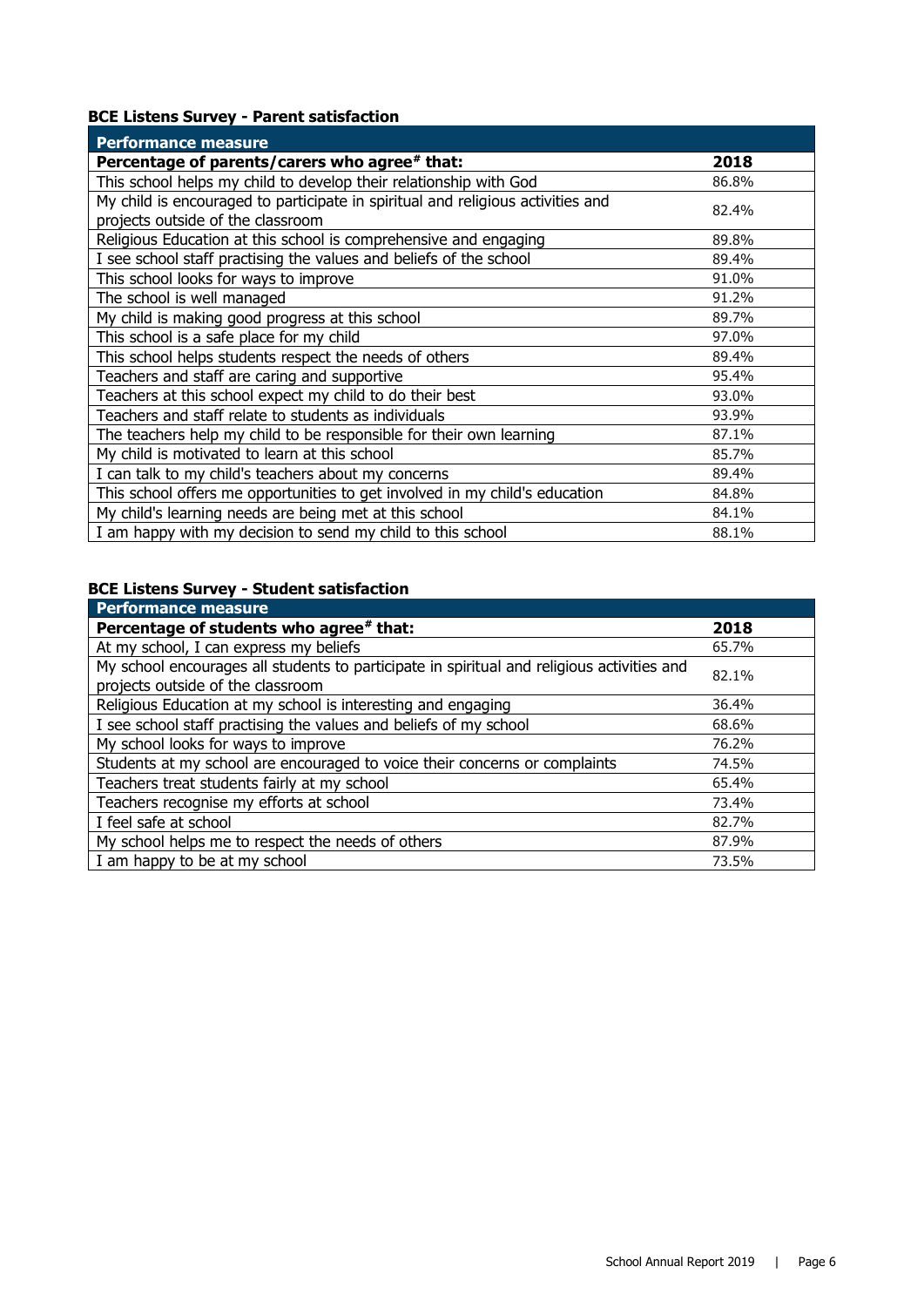### **BCE Listens Survey - Staff satisfaction**

| <b>Performance measure</b>                                                                                                      |        |
|---------------------------------------------------------------------------------------------------------------------------------|--------|
| Percentage of staff who agree# that:                                                                                            | 2018   |
| This school helps me to develop my relationship with God                                                                        | 92.2%  |
| My school encourages all students to participate in spiritual and religious activities and<br>projects outside of the classroom | 100.0% |
| Religious Education at this school is comprehensive and engaging                                                                | 86.2%  |
| I see school staff practising the values and beliefs of this school                                                             | 97.5%  |
| This school is well managed                                                                                                     | 87.3%  |
| My concerns are taken seriously by the school                                                                                   | 79.7%  |
| This school is a safe place to work                                                                                             | 96.1%  |
| This school has an inclusive culture                                                                                            | 96.0%  |
| This school has a culture of striving for excellence                                                                            | 90.1%  |
| All my students know I have high expectations of them                                                                           | 100.0% |
| I am proud to be a member of this school                                                                                        | 96.5%  |
| Overall, I am happy with my decision to work at this school                                                                     | 94.8%  |

# 'Agree' represents the percentage of respondents who Somewhat Agree, Agree or Strongly Agree with the statement.

DW = Data withheld to ensure confidentiality.

#### **Family and community engagement**

Parents are engaged with the College in a number of ways. The most important ways are through the College Board and the PCA (Parents and Community Association). The Board functions well, monitoring and feeding back to the College on all major areas of Teaching and Learning, Governance and Finance, and Buildings and Maintenance. Efforts to build the Parents and Community Association in 2019 proved to be an ongoing challenge. The purpose and focus of the PCA was reviewed with the intention of increasing the effectiveness of this important group, as well as increase parental engagement. Parents at the College are invited to various Parent Learning sessions - such as cyber safety, 'How to Use the Parent Portal' and 'How to Manage Your Child's Device'. A Parent Program runs at the beginning of the year for 3 sessions and concerns working with adolescents. Parents are invited to community prayer each Thursday morning and to significant masses at the beginning and end of the year. Parents can volunteer in the Library and in Learning Support. The parent community has many opportunities for engagement.

### **Environmental footprint**

### **Reducing the school's environmental footprint**

This is the first year of reporting on the school's electricity usage. Responsible energy usage supports the school's efforts towards a living response to Pope Francis' Encyclical Laudato Si' Care for our Common Home.

Chisholm Catholic College undertook the Energy Reduction and Management Plan (ERaMP) project in 2019. This included an extensive gathering of data on the College's carbon footprint, exploring the effectiveness of existing lighting, electrical and HVAC (air-conditioning). The project also offered advice as to potential ways in which energy usage could be improved. This information, along with undertaking consultation for a new Master Plan, will form the basis for compiling a Laudato Si' Action Plan.

Already, HVAC that can be managed by central controls have been modified in response to the findings of the ERaMP project. This ensures that the systems are used efficiently. Also, costings for transitioning all lights to efficient LEDs was explored for possible inclusion in 2020.

| <b>Environmental footprint indicators</b> |                           |  |  |
|-------------------------------------------|---------------------------|--|--|
| l Years                                   | <b>Electricity</b><br>kWh |  |  |
| 2019                                      | 323764                    |  |  |

# **School funding**

### **School income broken down by funding source**

School income, reported by financial year accounting cycle using standardized national methodologies and broken down by funding source is available via the [My School](http://www.myschool.edu.au/) website.

#### **How to access our income details**

- 1. Click on the My School link <http://www.myschool.edu.au/>.
- 2. Enter the school name or suburb of the school you wish to search.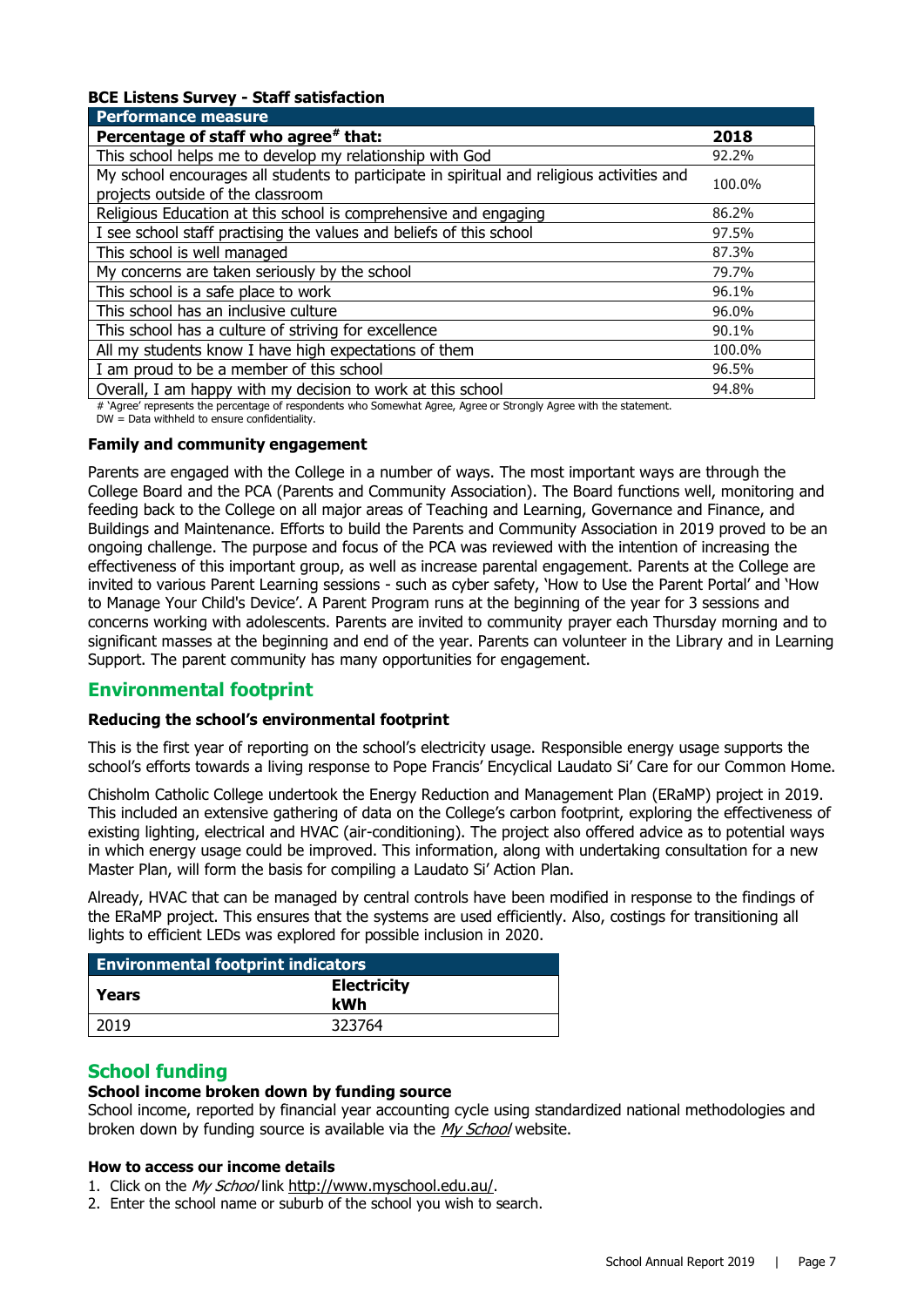| Find a school                   |              |                    |              | <b>Search website</b> |              |
|---------------------------------|--------------|--------------------|--------------|-----------------------|--------------|
| Search by school name or suburb |              |                    |              |                       | Go           |
| <b>School sector</b>            | $\checkmark$ | <b>School type</b> | $\checkmark$ | <b>State</b>          | $\checkmark$ |

3. Click on 'View School Profile' of the appropriate school to access the school's profile.

**View School Profile** 

4. Click on 'Finances' and select the appropriate year to view the school financial information.

| School profile NAPLAN |  |  | ' Attendance     Finances       VET in schools         Senior secondary       Schools map |  |
|-----------------------|--|--|-------------------------------------------------------------------------------------------|--|
|                       |  |  |                                                                                           |  |

Note: If you are unable to access the internet, please contact the school for a hard copy of the school's financial information.

# **Our staff profile**

### **Workforce composition**

| <b>Description</b>           | <b>Teaching Staff</b> | Non-Teaching Staff |
|------------------------------|-----------------------|--------------------|
| Headcount                    |                       | 44                 |
| <b>Full-time Equivalents</b> | 69.8                  | 30.7               |

### **Qualifications of all teachers\***

| <b>Highest level of qualification</b> | Number of classroom teachers and school<br>leaders at the school |
|---------------------------------------|------------------------------------------------------------------|
| Doctorate                             |                                                                  |
| <b>Masters</b>                        | 14                                                               |
| Graduate diploma etc.**               | 25                                                               |
| Bachelor degree                       | 30                                                               |
| Diploma                               |                                                                  |
| Certificate                           |                                                                  |

\*Teaching staff includes School Leaders

\*\*Graduate diploma etc. includes graduate diploma, bachelor honours degree, and graduate certificate.

# **Professional development**

### **Expenditure on and teacher participation in professional development**

The total funds expended on teacher professional development in 2019 were \$93,693.00.

The major professional development initiatives are as follows:

- Preparing for the new Senior system writing Units, etc.
- Learning Enhancement and Learning Support including NCCD
- Professional Development to allow staff to maintain accreditation to teach in a Catholic School and to teach Religion in a Catholic School.
- BCE Excellent Learning and Teaching
- Support for Pastoral Area of the College
- Professional Development to support implementation of the NuMa Project.

The proportion of the teaching staff involved in professional development activities during 2019 was 100%.

# **Staff attendance and retention**

**Average staff attendance**

| Description                                                           |  |
|-----------------------------------------------------------------------|--|
| Staff attendance for permanent and temporary staff and school leaders |  |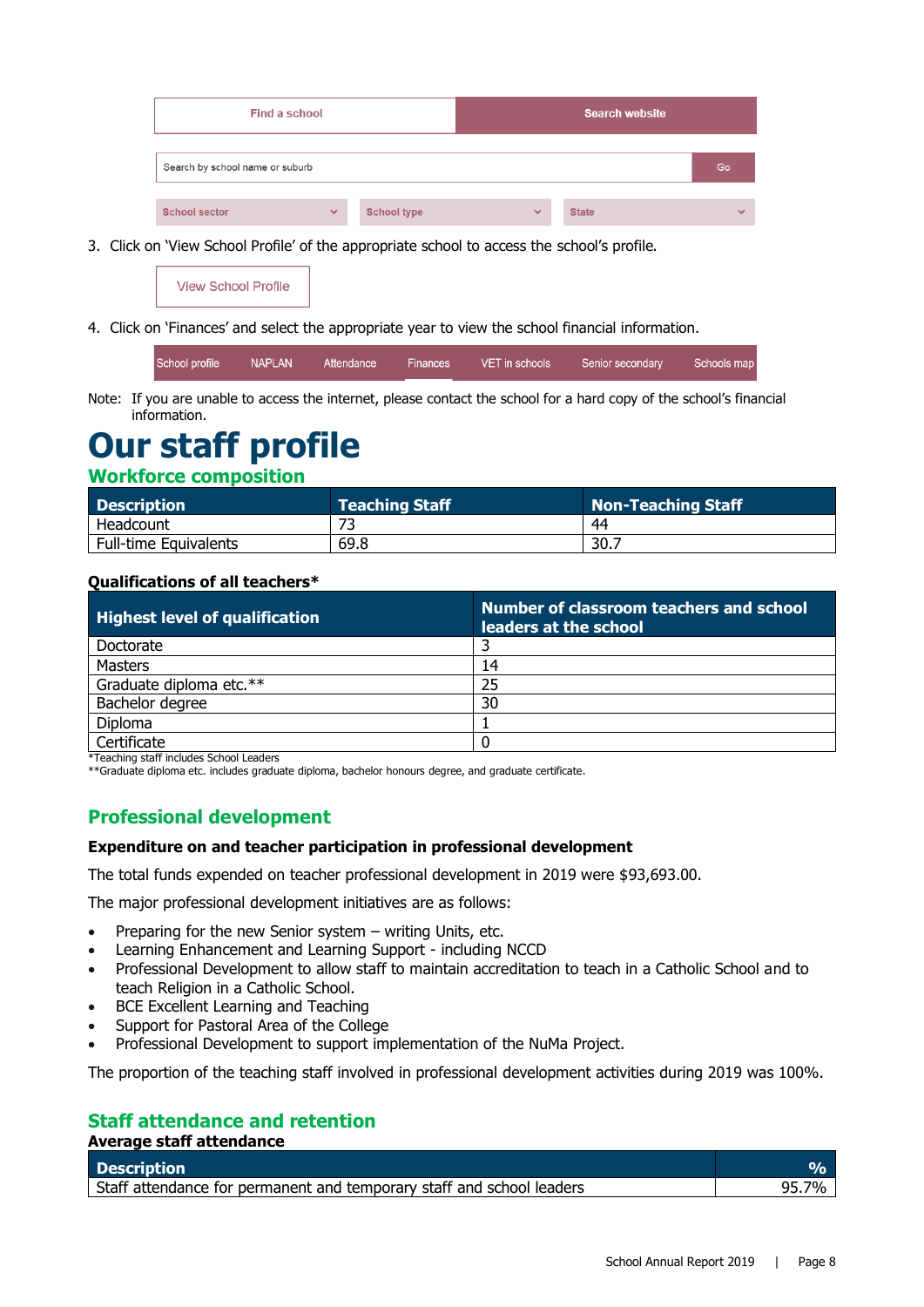### **Proportion of staff retained from the previous school year.**

From the end of the previous school year, 84% of staff was retained by the school for the entire 2019.

# **Performance of our students**

### **Student attendance**

| <b>Description</b>                                                                | $O_{\Omega}$ |
|-----------------------------------------------------------------------------------|--------------|
| The overall attendance rate* for the students at this school                      | 89.7%        |
| Attendance rate for Aboriginal and Torres Strait Islander students at this school | 88.4%        |

| Average attendance rate per year level |          |                           |       |
|----------------------------------------|----------|---------------------------|-------|
| Year 7 attendance rate                 | $92.0\%$ | l Year 10 attendance rate | 86.2% |
| Year 8 attendance rate                 | $91.1\%$ | l Year 11 attendance rate | 90.4% |
| Year 9 attendance rate                 | $89.3\%$ | l Year 12 attendance rate | 89.7% |

\*The student attendance rate is generated by dividing the total of full-days and part-days that students attended, and comparing this to the total of all possible days for students to attend, expressed as a percentage.

The overall student attendance rate in 2019 for all Brisbane Catholic Education schools across years 7-12 was 88.5%.

### **Apparent retention rate from Year 10 to Year 12**

| <b>Description</b>                                                             |       |
|--------------------------------------------------------------------------------|-------|
| Year 12 student enrolment as a percentage of the Year 10 (2017) student cohort | 94.3% |
|                                                                                |       |

The apparent retention rate for Year 10 to Year 12 = the number of full time students in Year 12 expressed as the percentage of those students who were in Year 10 two years previously (this may be greater than 100%).

### **Description of how non-attendance is managed by the school**

Attendance is recorded via eMinerva or MAWA (online BCE attendance applications). Teachers mark rolls every lesson of the school day.

Parents notify the College (via phone/College Portal) of any student absences. Unexplained absences are treated most seriously; if a student is absent (and the parent has not notified the College) an SMS is sent. If a student is absent for 2 days, the Pastoral Care Teacher or Pastoral Leader contacts home.

If late, the student is expected to sign in electronically at Student Reception; advising parent by email. Unexplained absences of up to 20% receive a letter at end of term expressing concerns; >95% attendance receive letter of affirmation.

Pastoral Leaders monitor attendance, dealing with issues swiftly, supportively and sensitively.

Students can be legitimately absent from school, but the College has a policy of not accepting family holidays as approved absences. Sometimes students go to TAFE or to school-based apprenticeships or pursue other Tertiary options – this information is noted on eMinerva.

### **NAPLAN**

#### **Average NAPLAN results**

|                         | Year 7        |                  | Year 9        |                  |
|-------------------------|---------------|------------------|---------------|------------------|
|                         | <b>School</b> | <b>Australia</b> | <b>School</b> | <b>Australia</b> |
| Reading                 | 556.8         | 546.0            | 577.6         | 580.4            |
| Writing                 | 512.5         | 513.2            | 554.4         | 548.9            |
| Spelling                | 557.0         | 545.6            | 578.9         | 582.3            |
| Grammar and punctuation | 552.7         | 541.7            | 565.4         | 573.2            |
| Numeracy                | 561.1         | 554.1            | 580.0         | 592.0            |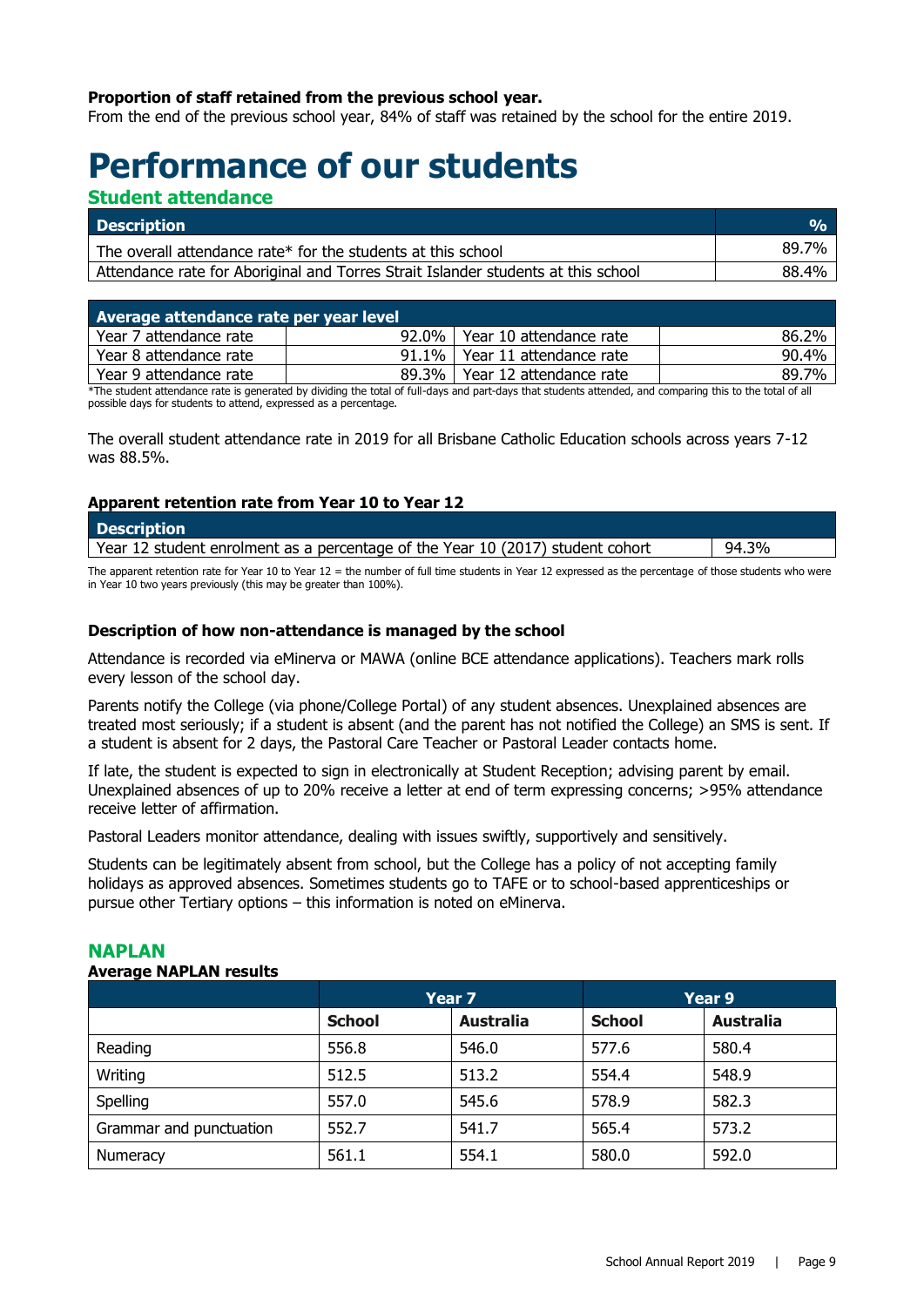# **Year 12 outcomes**

| <b>Description</b>                                                                                                                                 | 2019     |
|----------------------------------------------------------------------------------------------------------------------------------------------------|----------|
| Number of students receiving a Senior Statement                                                                                                    | 70       |
| Number of students awarded a Queensland Certificate of Individual Achievement.                                                                     | 0        |
| Number of students awarded a Queensland Certificate of Education (QCE) at the end of Year<br>12.                                                   | 69       |
| Number of students receiving an Overall Position (OP)                                                                                              | 34       |
| Number of students awarded one or more Vocational Educational Training (VET)<br>qualifications (including SAT).                                    | 53       |
| Number of students awarded a VET Certificate II or above.                                                                                          | 53       |
| Number of students who were completing/continuing a School-based Apprenticeship or<br>Traineeship (SAT).                                           | 7        |
| Number of students awarded an International Baccalaureate Diploma (IBD).                                                                           | $\Omega$ |
| Percentage of OP/IBD eligible students with OP 1-15 or an IBD.                                                                                     | 88%      |
| Percentage of Year 12 students who are completing or completed a SAT or were awarded<br>one or more of the following: QCE, IBD, VET qualification. | 98.6%    |
| Percentage of Queensland Tertiary Admissions Centre (QTAC) applicants received a tertiary<br>offer.                                                | 98%      |

As at March 2019. The above values exclude VISA students.

### **Overall position bands (OP)**

| Year | Number of students in each band for OP 1-25 |         |          |          |          |
|------|---------------------------------------------|---------|----------|----------|----------|
|      | OP 1-5                                      | OP 6-10 | OP 11-15 | OP 16-20 | OP 21-25 |
| 2019 | 23.5%                                       | 32.4%   | 32.4%    | 11.8%    |          |

As at March 2019. The above values exclude VISA students.

### **Vocational Educational Training qualification (VET)**

| Year | Number of students awarded certificates under the Australian Qualification<br><b>Framework (AQF)</b> |                |                          |  |
|------|------------------------------------------------------------------------------------------------------|----------------|--------------------------|--|
|      | Certificate I                                                                                        | Certificate II | Certificate III or above |  |
| 2019 |                                                                                                      | 59             | 49                       |  |

As at March 2019. The above values exclude VISA students.

Students at Chisholm Catholic College have the opportunity to complete Vocational Education and Training in a wide range of areas.

The following courses are offered at Chisholm Catholic College:

- BSB30115 Certificate III in Business
- CUA31015 Certificate III in Screen & Media
- SIT20116 Certificate II in Tourism
- CUA20715 Certificate II in Visual Arts
- SIS30315 Certificate III in Fitness incorporating SIS20115 Certificate II in Sport & Recreation (Delivered by Binnacle Training RTO 31319)
- MSF20516 Certificate II in Furniture Making Pathways (Delivered by TAFE QLD Skills Tech RTO 31396)
- HLT33115 Certificate III in Health Services Assistance incorporating HLT23215 Certificate II in Health Support Services and CHC22015 Certificate II in Community Services (Delivered by Connect 'n' Grow RTO 40518)
- SIT30616 Certificate III in Hospitality with SIT20316 Certificate II in Hospitality embedded (Delivered by Training Direct Australia RTO 32355)
- BSB50215 Diploma in Business (Delivered by Barrington College RTO 45030)

Students also engage in training through TAFE and other registered training organisations (RTOs) in areas such as Beauty, Construction, Hairdressing, Automotive and Electrical.